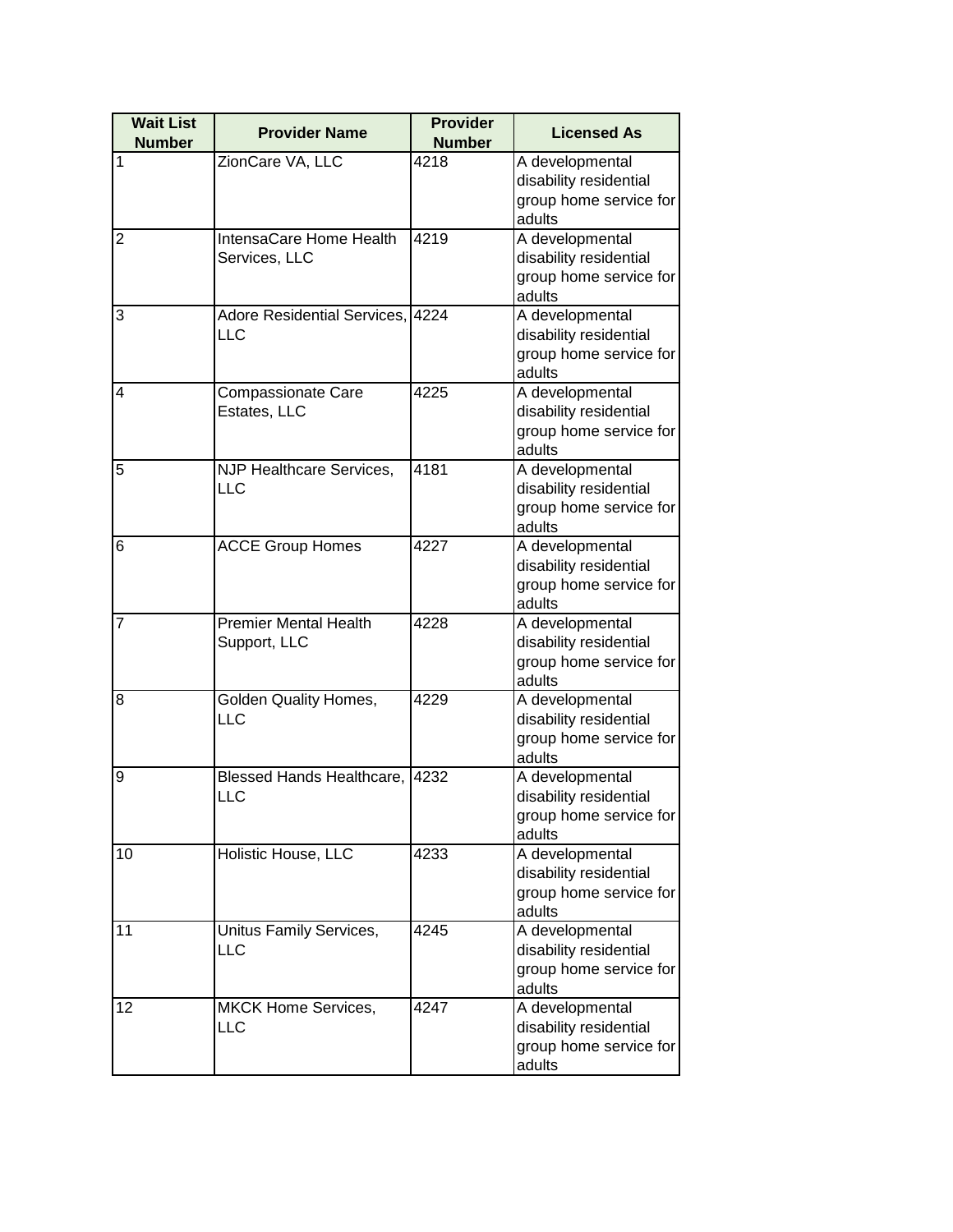| 13 | Ann Residential, LLC                              | 4249 | A developmental<br>disability residential<br>group home service for<br>adults |
|----|---------------------------------------------------|------|-------------------------------------------------------------------------------|
| 14 | Heritage Behavioral Health,<br><b>LLC</b>         | 4253 | A developmental<br>disability residential<br>group home service for<br>adults |
| 15 | Tariro, LLC                                       | 4258 | A developmental<br>disability residential<br>group home service for<br>adults |
| 16 | Denster Support Services,<br>Inc.                 | 4261 | A developmental<br>disability residential<br>group home service for<br>adults |
| 17 | Prestige Residential<br>Services, LLC             | 4263 | A developmental<br>disability residential<br>group home service for<br>adults |
| 18 | Perfect Home Support, LLC 4269                    |      | A developmental<br>disability residential<br>group home service for<br>adults |
| 19 | <b>Supportive Residential</b><br>Services, LLC    | 4270 | A developmental<br>disability residential<br>group home service for<br>adults |
| 20 | <b>Access Integrated Health</b><br>Care, LLC      | 4273 | A developmental<br>disability residential<br>group home service for<br>adults |
| 21 | Brytstar Group Home, LLC                          | 4274 | A developmental<br>disability residential<br>group home service for<br>adults |
| 22 | Common Care Homes,<br>LLC                         | 4276 | A developmental<br>disability residential<br>group home service for<br>adults |
| 23 | All Behavior Changes, LLC                         | 4279 | A developmental<br>disability residential<br>group home service for<br>adults |
| 24 | Travis & Toya, LLC dba<br>Always There Group Home | 4283 | A developmental<br>disability residential<br>group home service for<br>adults |
| 25 | Amazing Care Group<br>Home, LLC                   | 4284 | A developmental<br>disability residential<br>group home service for<br>adults |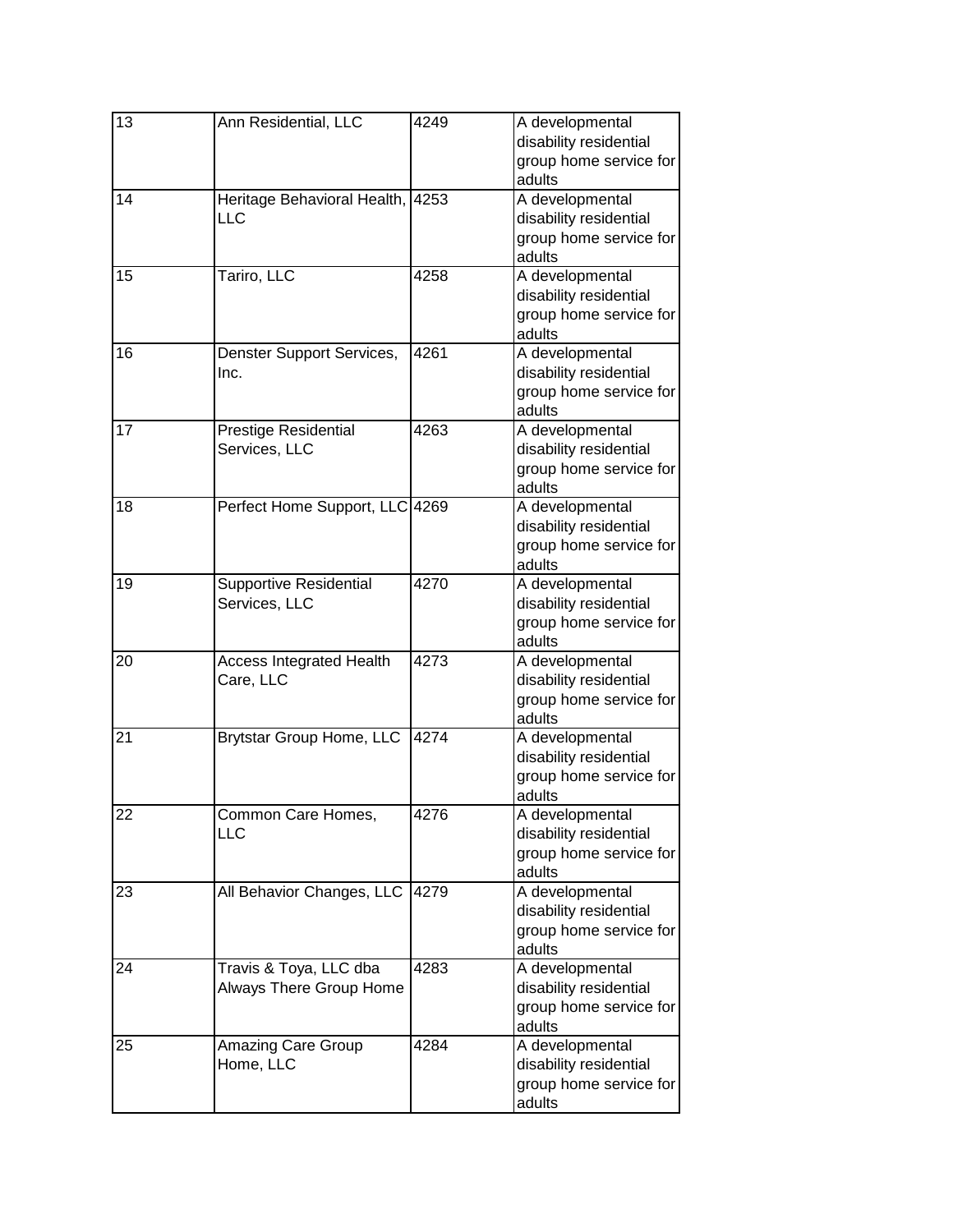| $\overline{26}$ | Passionate Hearts<br>Supportive Service, LLC       | 4285 | A developmental<br>disability residential<br>group home service for<br>adults |
|-----------------|----------------------------------------------------|------|-------------------------------------------------------------------------------|
| 27              | George's Healthcare<br>Services, LLC               | 4288 | A developmental<br>disability residential<br>group home service for<br>adults |
| 28              | <b>Positive Perception Family</b><br>Services, LLC | 4300 | A developmental<br>disability residential<br>group home service for<br>adults |
| 29              | Sunshine Group Homes,<br>Inc.                      | 4303 | A developmental<br>disability residential<br>group home service for<br>adults |
| 30              | 1st Option Care<br>Residential, LLC                | 4304 | A developmental<br>disability residential<br>group home service for<br>adults |
| 31              | Purpose Healthcare, LLC                            | 4306 | A developmental<br>disability residential<br>group home service for<br>adults |
| 32              | Co-Elevation, LLC                                  | 4307 | A developmental<br>disability residential<br>group home service for<br>adults |
| 33              | House Of Divine Love, LLC 4312                     |      | A developmental<br>disability residential<br>group home service for<br>adults |
| 34              | Hope and Harmony Group<br>Home, LLC                | 4315 | A developmental<br>disability residential<br>group home service for<br>adults |
| 35              | Safe Haven Homes, LLC                              | 4316 | A developmental<br>disability residential<br>group home service for<br>adults |
| 36              | Taylor Made Home Care,<br>LLC                      | 4318 | A developmental<br>disability residential<br>group home service for<br>adults |
| 37              | Winston's Residential, LLC                         | 4327 | A developmental<br>disability residential<br>group home service for<br>adults |
| 38              | Genesis Reign Support<br>Services, LLC             | 4334 | A developmental<br>disability residential<br>group home service for<br>adults |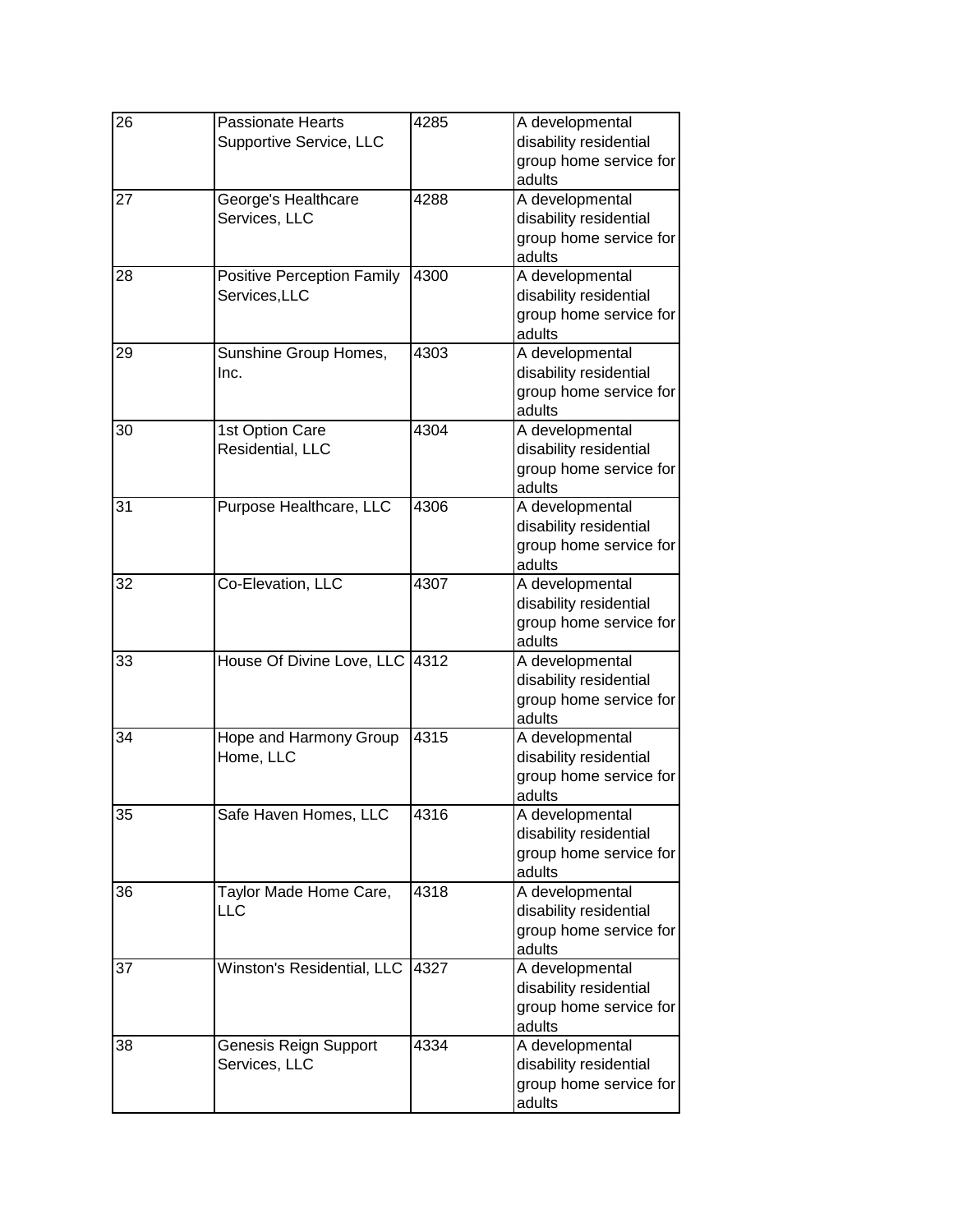| 39 | The Haven House, LLC                          | 4338 | An intermediate care<br>facility for individuals<br>with an intellectual<br>disability (ICF-IID)<br>residential service for<br>adults |
|----|-----------------------------------------------|------|---------------------------------------------------------------------------------------------------------------------------------------|
| 40 | <b>Comfort Healthcare</b><br>Services, LLC    | 4339 | A developmental<br>disability residential<br>group home service for<br>adults                                                         |
| 41 | Hope and Recovery Care,<br>Inc.               | 4343 | A developmental<br>disability residential<br>group home service for<br>adults                                                         |
| 42 | <b>Brighter Days Residential</b><br>Care, LLC | 4344 | A developmental<br>disability residential<br>group home service for<br>adults                                                         |
| 43 | Sharing Hands, LLC                            | 4345 | A developmental<br>disability residential<br>group home service for<br>adults                                                         |
| 44 | Hope House, LLC                               | 4346 | A developmental<br>disability residential<br>group home service for<br>adults                                                         |
| 45 | Abigail's House, LLC                          | 4348 | A developmental<br>disability residential<br>group home service for<br>adults                                                         |
| 46 | Prestige Care Services,<br>Inc.               | 4349 | A developmental<br>disability residential<br>group home service for<br>adults                                                         |
| 47 | Blue Horizon Group Home,<br><b>LLC</b>        | 4350 | A developmental<br>disability residential<br>group home service for<br>adults                                                         |
| 48 | HSH Care, Inc.                                | 4352 | A developmental<br>disability residential<br>group home service for<br>adults                                                         |
| 49 | Thrive Homes, Inc.                            | 4362 | A developmental<br>disability residential<br>group home service for<br>adults                                                         |
| 50 | Elite Community Services,<br><b>LLC</b>       | 4321 | A developmental<br>disability residential<br>group home service for<br>adults                                                         |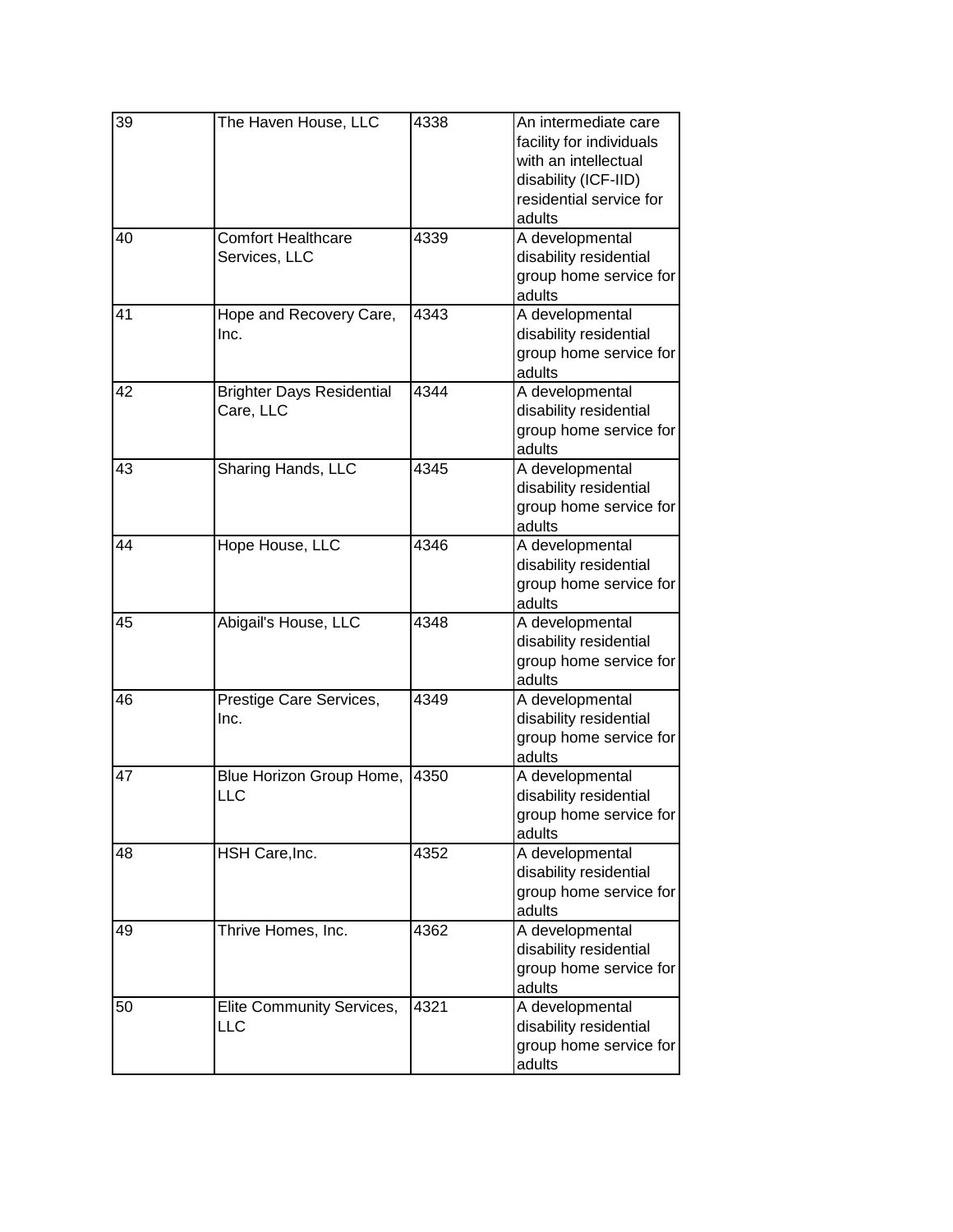| $\overline{51}$ | Ultimate Living Solutions,        | 4366 | A developmental        |
|-----------------|-----------------------------------|------|------------------------|
|                 | LLC                               |      | disability residential |
|                 |                                   |      | group home service for |
|                 |                                   |      | adults                 |
| 52              | Kind and Caring Home              | 4367 | A developmental        |
|                 | Health Agency, LLC                |      | disability residential |
|                 |                                   |      | group home service for |
|                 |                                   |      | adults                 |
| 53              | DEK Healthcare Services,          | 4369 | A developmental        |
|                 | LLC                               |      | disability residential |
|                 |                                   |      | group home service for |
|                 |                                   |      | adults                 |
| 54              | <b>Dreamsville Residential</b>    | 4370 | A developmental        |
|                 | Services, LLC                     |      | disability residential |
|                 |                                   |      | group home service for |
|                 |                                   |      | adults                 |
| 55              | Lovely Spirit Family              | 4341 | A developmental        |
|                 | Service, LLC                      |      | disability residential |
|                 |                                   |      | group home service for |
|                 |                                   |      | adults                 |
| 56              | <b>Landford Residential</b>       | 4342 | A developmental        |
|                 | <b>Services LLC</b>               |      | disability residential |
|                 |                                   |      | group home service for |
|                 |                                   |      | adults                 |
| 57              | Sade' Wings, LLC                  | 4372 | A developmental        |
|                 |                                   |      | disability residential |
|                 |                                   |      | group home service for |
|                 |                                   |      | adults                 |
| 58              | Sense Of Community, LLC           | 4373 | A developmental        |
|                 |                                   |      | disability residential |
|                 |                                   |      | group home service for |
|                 |                                   |      | adults                 |
| 59              | Mason Comprehensive               | 4374 | A developmental        |
|                 | Care Services, LLC                |      | disability residential |
|                 |                                   |      | group home service for |
|                 |                                   |      | adults                 |
| 60              | Centura Home Health               | 4347 | A developmental        |
|                 | Services, LLC                     |      | disability residential |
|                 |                                   |      | group home service for |
|                 |                                   |      | adults                 |
| 61              | Robertson's Homecare and 14377    |      | A developmental        |
|                 | <b>Residential Services, LLC</b>  |      | disability residential |
|                 |                                   |      | group home service for |
|                 |                                   |      | adults                 |
| 62              | <b>Providing Ease Residential</b> | 4378 | A developmental        |
|                 | Services, LLC                     |      | disability residential |
|                 |                                   |      | group home service for |
|                 |                                   |      | adults                 |
| 63              | <b>Passion Residential</b>        | 4379 | A developmental        |
|                 | Services, LLC                     |      | disability residential |
|                 |                                   |      | group home service for |
|                 |                                   |      | adults                 |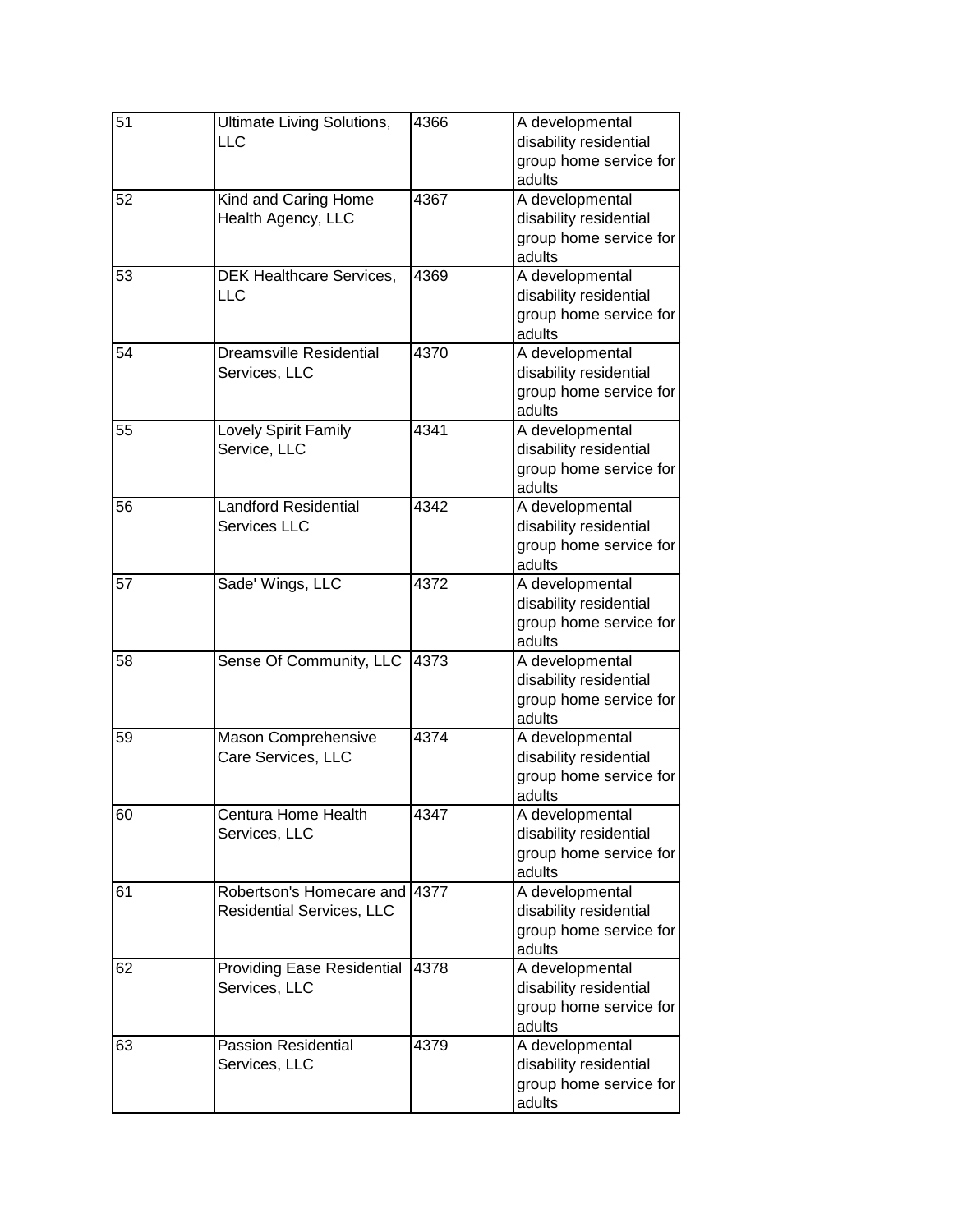| 64 | The Good Samaritan Home 4381  |      | A developmental                                  |
|----|-------------------------------|------|--------------------------------------------------|
|    | Care Services, LLC            |      | disability residential                           |
|    |                               |      | group home service for<br>adults                 |
| 65 | Eddie Hope Services, LLC      | 4382 | A developmental                                  |
|    |                               |      | disability residential                           |
|    |                               |      | group home service for                           |
|    |                               |      | adults                                           |
| 66 | Iwyelbo Home Health           | 4383 | A developmental                                  |
|    | Services, LLC                 |      | disability residential                           |
|    |                               |      | group home service for                           |
|    |                               |      | adults                                           |
| 67 | Jules Ventures, LLC           | 4384 | A developmental                                  |
|    |                               |      | disability residential                           |
|    |                               |      | group home service for                           |
|    |                               |      | adults                                           |
| 68 | Betah Daze, LLC               | 4385 | A developmental<br>disability residential        |
|    |                               |      | group home service for                           |
|    |                               |      | adults                                           |
| 69 | Kingsway Educated Youth       | 4386 | A developmental                                  |
|    | Services, LLC                 |      | disability residential                           |
|    |                               |      | group home service for                           |
|    |                               |      | adults                                           |
| 70 | <b>Eckington House Mental</b> | 4360 | A developmental                                  |
|    | Health Services, LLC          |      | disability residential                           |
|    |                               |      | group home service for                           |
|    |                               |      | adults                                           |
| 71 | Abraxas Home Care, LLC        | 4387 | A developmental                                  |
|    |                               |      | disability residential                           |
|    |                               |      | group home service for                           |
|    |                               | 4388 | adults                                           |
| 72 | <b>CWB Helping Hands, LLC</b> |      | A developmental<br>disability residential        |
|    |                               |      | group home service for                           |
|    |                               |      | adults                                           |
| 73 | Deserve Health Care           | 4389 | A developmental                                  |
|    | Solutions, LLC                |      | disability residential                           |
|    |                               |      | group home service for                           |
|    |                               |      | adults                                           |
| 74 | Beyon Vital, LLC              | 4391 | A developmental                                  |
|    |                               |      | disability residential                           |
|    |                               |      | group home service for                           |
|    |                               |      | adults                                           |
| 75 | Mercy Home Care               | 4400 | A developmental                                  |
|    | Providers, Inc.               |      | disability residential                           |
|    |                               |      | group home service for                           |
|    |                               |      | adults                                           |
| 76 | Angels of Yamama, LLC         | 4402 | A developmental                                  |
|    |                               |      | disability residential<br>group home service for |
|    |                               |      | adults                                           |
|    |                               |      |                                                  |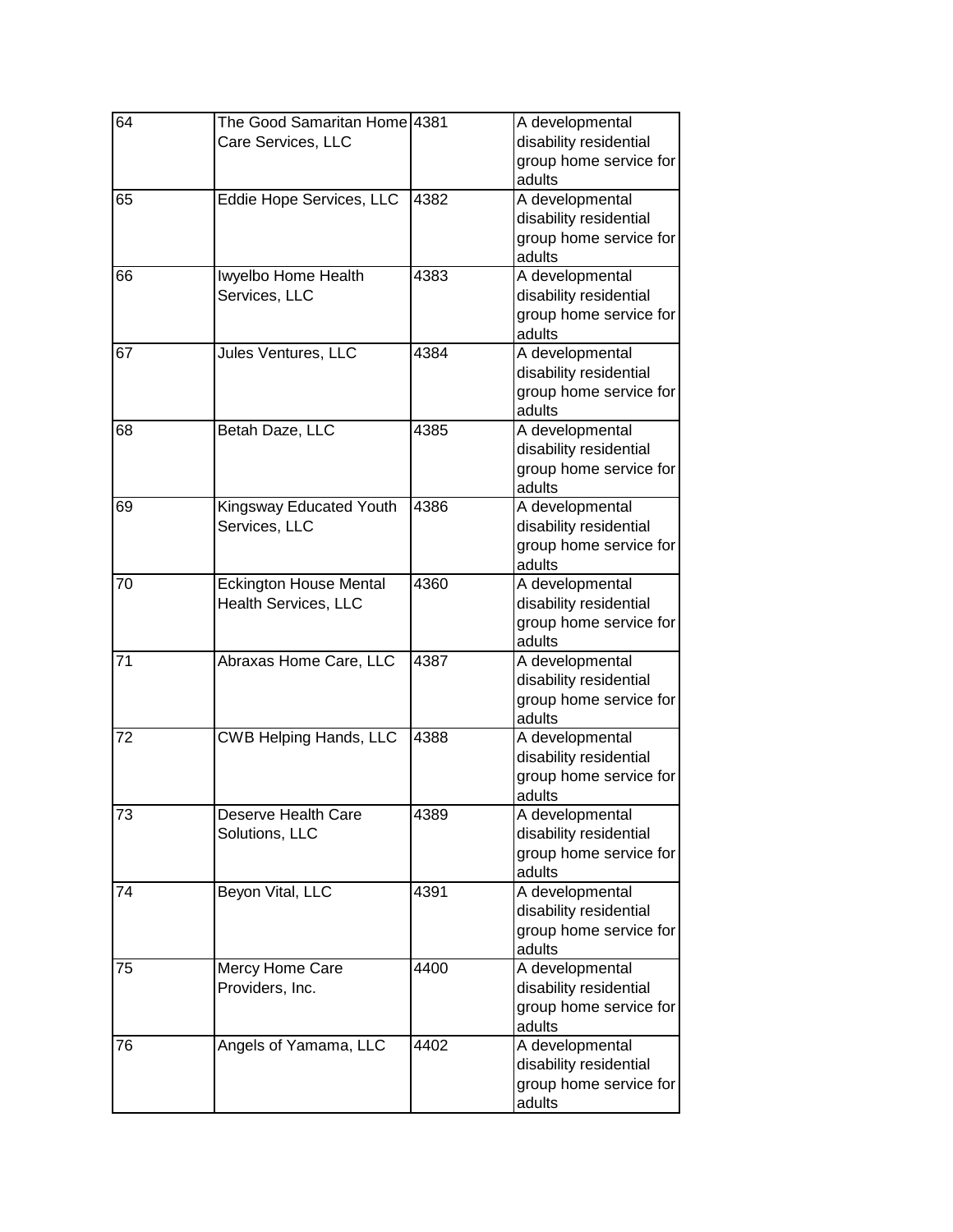| 77 | <b>Memories Residential</b><br><b>Services LLC</b>     | 4403 | A developmental<br>disability residential<br>group home service for<br>adults |
|----|--------------------------------------------------------|------|-------------------------------------------------------------------------------|
| 78 | Dream Home Care, LLC                                   | 4404 | A developmental<br>disability residential<br>group home service for<br>adults |
| 79 | Luli Care Group Home LLC                               | 4406 | A developmental<br>disability residential<br>group home service for<br>adults |
| 80 | Mercy Grace Medical Care<br>Services, LLC              | 4410 | A developmental<br>disability residential<br>group home service for<br>adults |
| 81 | <b>Premier Healthcare</b><br>Service, LLC              | 4415 | A developmental<br>disability residential<br>group home service for<br>adults |
| 82 | J & T Mangwa Home<br>Healthcare, LLC                   | 4417 | A developmental<br>disability residential<br>group home service for<br>adults |
| 83 | Seldam Healthcare, LLC                                 | 4418 | A developmental<br>disability residential<br>group home service for<br>adults |
| 84 | Charis Care, LLC                                       | 4419 | A developmental<br>disability residential<br>group home service for<br>adults |
| 85 | Safest Place, LLC                                      | 4420 | A developmental<br>disability residential<br>group home service for<br>adults |
| 86 | Avenel Healthcare Inc.                                 | 4421 | A developmental<br>disability residential<br>group home service for<br>adults |
| 87 | S & G Nightingale, LLC                                 | 4423 | A developmental<br>disability residential<br>group home service for<br>adults |
| 88 | Ata&Ana Group Homes,<br><b>LLC</b>                     | 4426 | A developmental<br>disability residential<br>group home service for<br>adults |
| 89 | Global Consult Inc. dba<br>Peace & Grace Group<br>Home | 4427 | A developmental<br>disability residential<br>group home service for<br>adults |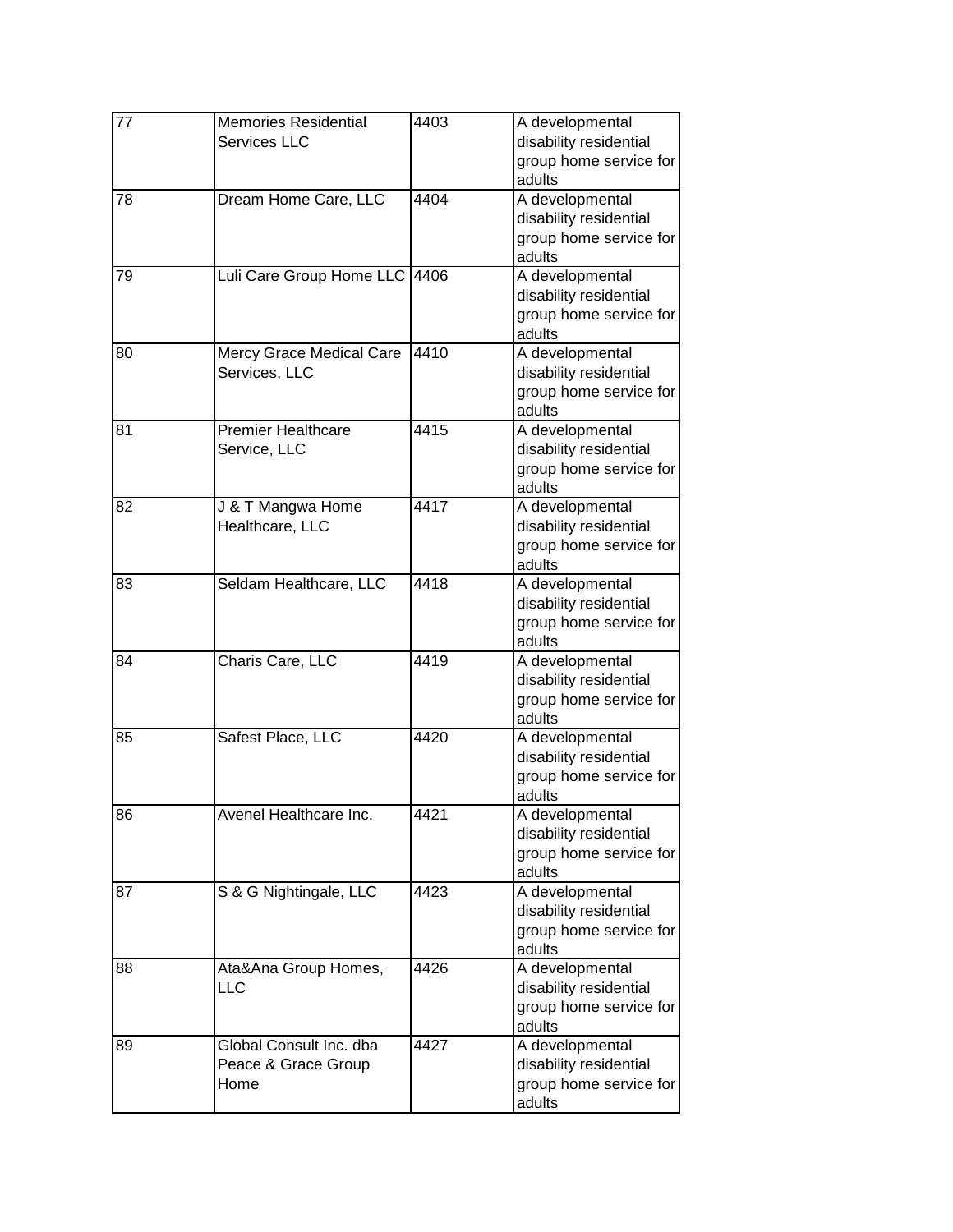| 90  | Passionate Center & Home<br><b>Healthcare Services</b>  | 4425 | A developmental<br>disability residential<br>group home service for<br>adults |
|-----|---------------------------------------------------------|------|-------------------------------------------------------------------------------|
| 91  | Gateways to Commitment,<br>LLC                          | 4435 | A developmental<br>disability residential<br>group home service for<br>adults |
| 92  | <b>True Serenity Residential</b><br><b>Services LLC</b> | 4438 | A developmental<br>disability residential<br>group home service for<br>adults |
| 93  | Lafayette Family Services,<br>LLC                       | 4440 | A developmental<br>disability residential<br>group home service for<br>adults |
| 94  | Veterans Adult Center, LLC                              | 4439 | A developmental<br>disability residential<br>group home service for<br>adults |
| 95  | <b>ABBACARE Home</b><br>Services, LLC                   | 4444 | A developmental<br>disability residential<br>group home service for<br>adults |
| 96  | <b>Huguenot Social Wellness</b><br>LLC                  | 4448 | A developmental<br>disability residential<br>group home service for<br>adults |
| 97  | <b>Franklin Residential</b><br>Services, LLC            | 4445 | A developmental<br>disability residential<br>group home service for<br>adults |
| 98  | King Health Systems                                     | 4449 | A developmental<br>disability residential<br>group home service for<br>adults |
| 99  | <b>Assurance Health Services</b><br>LLC                 | 4451 | A developmental<br>disability residential<br>group home service for<br>adults |
| 100 | Perry Hill Estates, LLC                                 | 4461 | A developmental<br>disability residential<br>group home service for<br>adults |
| 101 | Paradise Community Living<br>Services, LLC              | 4463 | A developmental<br>disability residential<br>group home service for<br>adults |
| 102 | T&K Open Arms, LLC                                      | 4464 | A developmental<br>disability residential<br>group home service for<br>adults |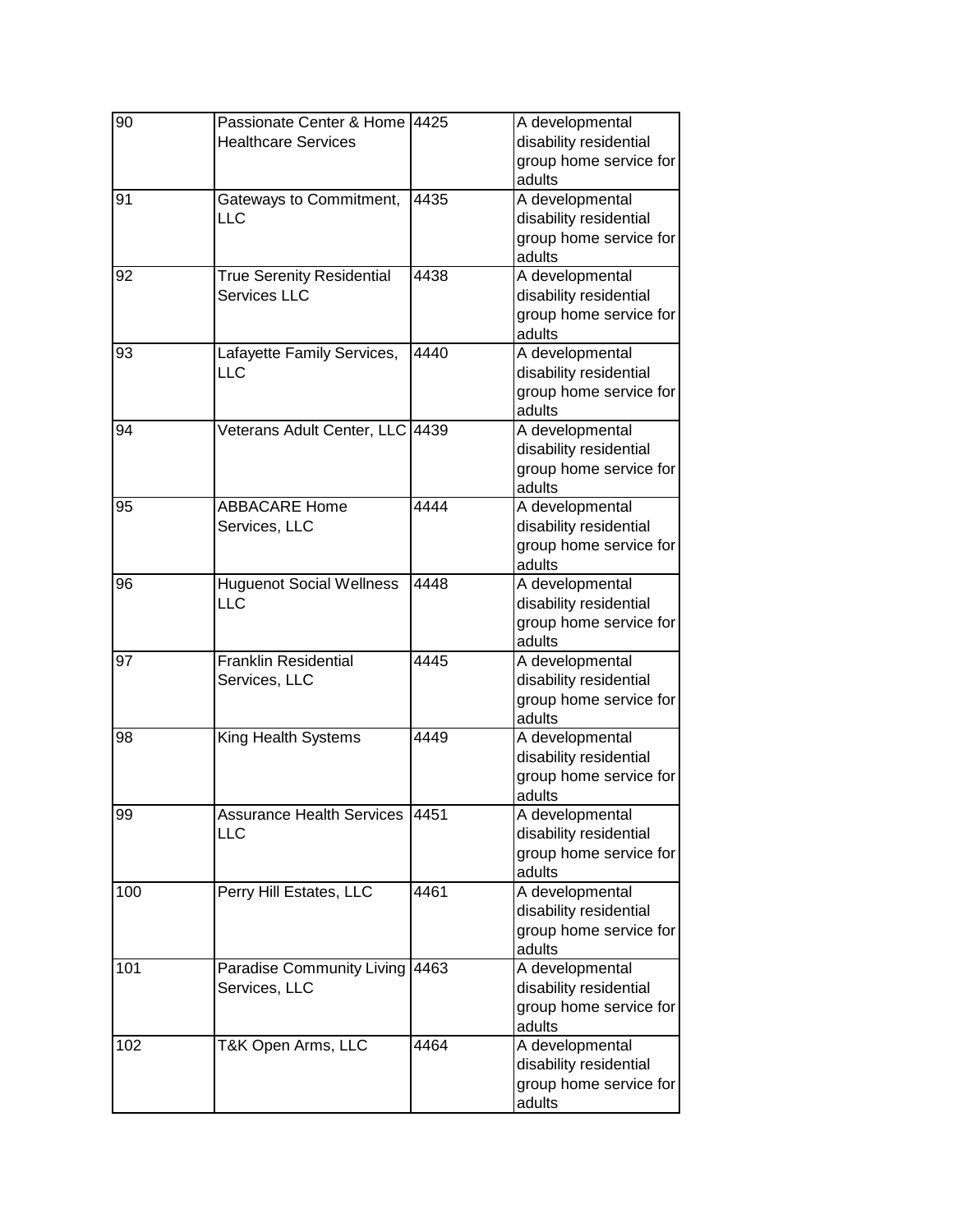| 103 | <b>Healing Hearts Foundation</b><br>LLC             | 4468 | A developmental<br>disability residential<br>group home service for<br>adults |
|-----|-----------------------------------------------------|------|-------------------------------------------------------------------------------|
| 104 | <b>Thorough Care</b><br><b>Development Services</b> | 4471 | A developmental<br>disability residential<br>group home service for<br>adults |
| 105 | Kings Healthcare Services,<br>LLC                   | 4472 | A developmental<br>disability residential<br>group home service for<br>adults |
| 106 | Goodwill Homes, LLC                                 | 4474 | A developmental<br>disability residential<br>group home service for<br>adults |
| 107 | Emo, Inc.                                           | 4478 | A developmental<br>disability residential<br>group home service for<br>adults |
| 108 | Saint Augustine Group<br>Homes, LLC                 | 4479 | A developmental<br>disability residential<br>group home service for<br>adults |
| 109 | <b>Integrity Group Home LLC</b>                     | 4485 | A developmental<br>disability residential<br>group home service for<br>adults |
| 110 | Hankins House, LLC                                  | 4490 | A developmental<br>disability residential<br>group home service for<br>adults |
| 111 | <b>Everjoy Group Home LLC</b>                       | 4487 | A developmental<br>disability residential<br>group home service for<br>adults |
| 112 | A Heart of Hope                                     | 4486 | A developmental<br>disability residential<br>group home service for<br>adults |
| 113 | Family's Helping Hands,<br>Inc.                     | 4499 | A developmental<br>disability residential<br>group home service for<br>adults |
| 114 | Ignite Family Services, LLC 4491                    |      | A developmental<br>disability residential<br>group home service for<br>adults |
| 115 | New Journeys, LLC                                   | 4492 | A developmental<br>disability residential<br>group home service for<br>adults |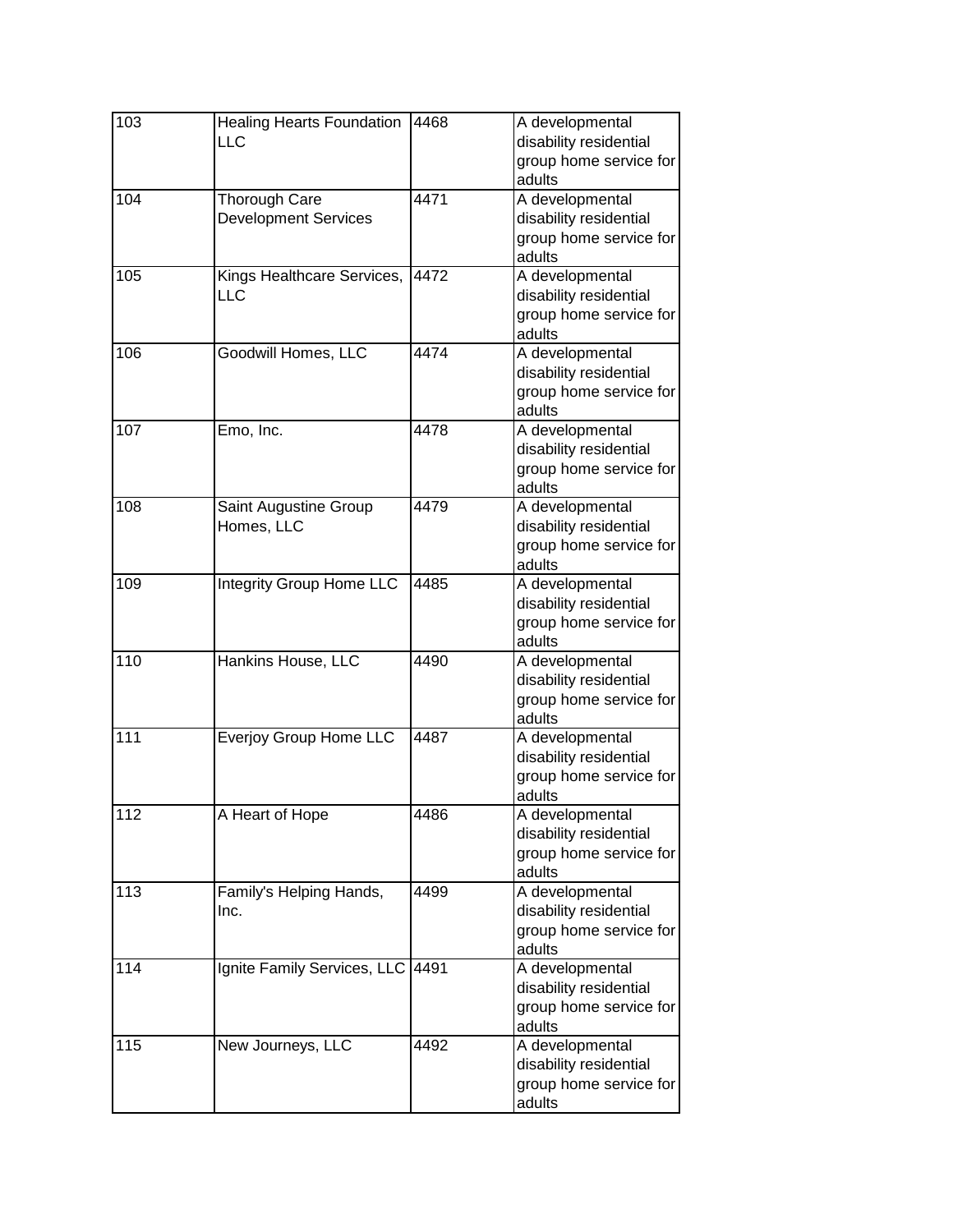| 116 | Follow Your Heart, LLC                       | 4493 | A developmental<br>disability residential<br>group home service for<br>adults |
|-----|----------------------------------------------|------|-------------------------------------------------------------------------------|
| 117 | <b>CHT Healthcare</b>                        | 4495 | A developmental<br>disability residential<br>group home service for<br>adults |
| 118 | Agape House, LLC                             | 4501 | A developmental<br>disability residential<br>group home service for<br>adults |
| 119 | NewHorizon Care, Inc.                        | 4503 | A developmental<br>disability residential<br>group home service for<br>adults |
| 120 | D Enterprise Residential<br>Services, LLC    | 4506 | A developmental<br>disability residential<br>group home service for<br>adults |
| 121 | Odell's Group Home, LLC                      | 4507 | A developmental<br>disability residential<br>group home service for<br>adults |
| 122 | <b>Bridgeway Healthcare</b><br>Services, LLC | 4508 | A developmental<br>disability residential<br>group home service for<br>adults |
| 123 | CS Management Services,<br>LLC               | 4509 | A developmental<br>disability residential<br>group home service for<br>adults |
| 124 | Ancient Healing Healthcare<br>Services, LLC  | 4510 | A developmental<br>disability residential<br>group home service for<br>adults |
| 125 | Simply Excellence, LLC                       | 4516 | A developmental<br>disability residential<br>group home service for<br>adults |
| 126 | Aiming Forward, LLC                          | 4517 | A developmental<br>disability residential<br>group home service for<br>adults |
| 127 | <b>United Community</b><br>Services, LLC     | 4518 | A developmental<br>disability residential<br>group home service for<br>adults |
| 128 | Morning-Star Group Home,<br>LLC              | 4519 | A developmental<br>disability residential<br>group home service for<br>adults |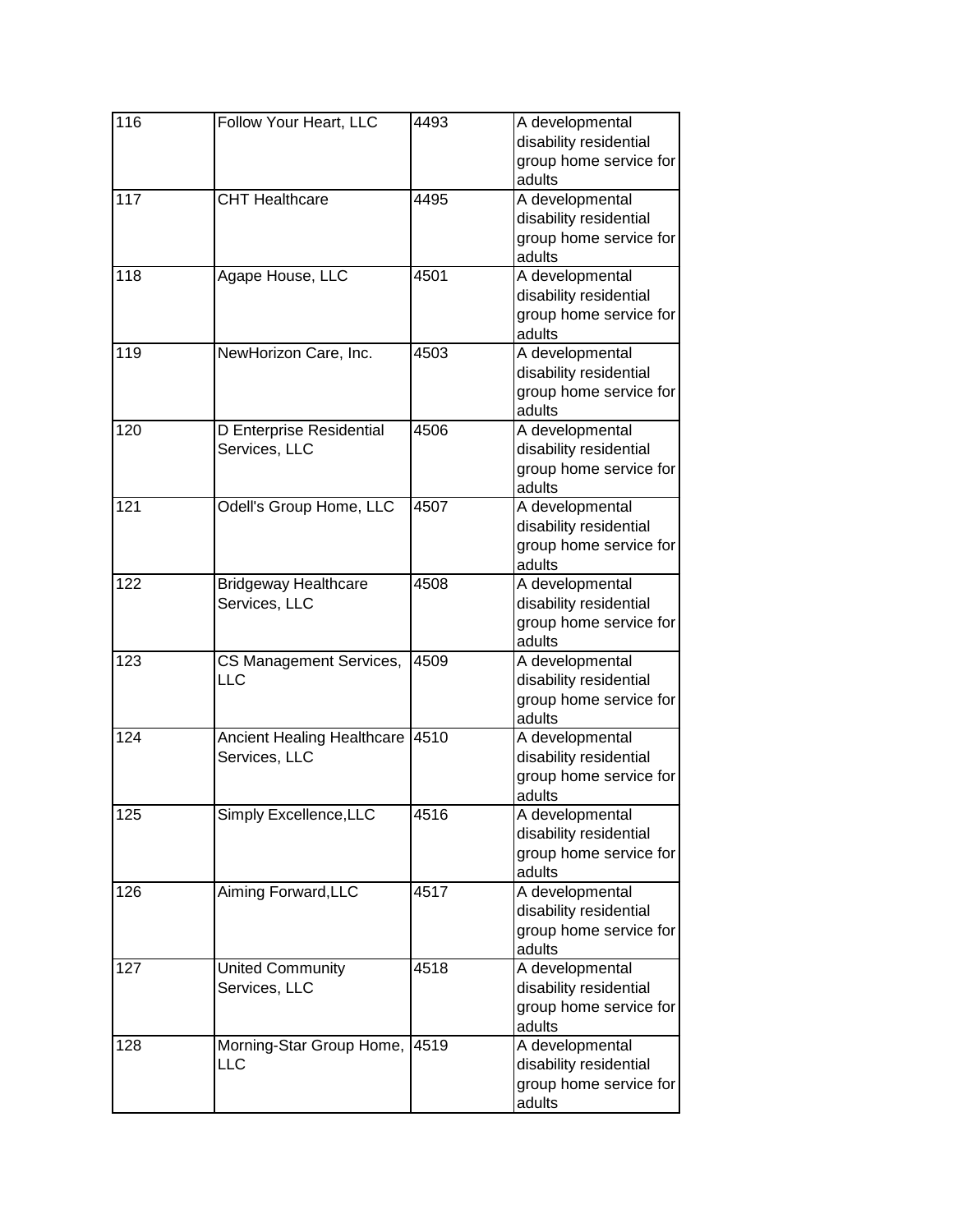| 129 | Adonai Group Home, LLC                                     | 4520 | A developmental<br>disability residential<br>group home service for<br>adults |
|-----|------------------------------------------------------------|------|-------------------------------------------------------------------------------|
| 130 | <b>McCleandon Estates</b>                                  | 4521 | A developmental<br>disability residential<br>group home service for<br>adults |
| 131 | <b>Blessed Behavioral and</b><br>Residential Services, LLC | 4524 | A developmental<br>disability residential<br>group home service for<br>adults |
| 132 | Amazing Care Services,<br>LLC                              | 4526 | A developmental<br>disability residential<br>group home service for<br>adults |
| 133 | Inspiring Peace, LLC                                       | 4533 | A developmental<br>disability residential<br>group home service for<br>adults |
| 134 | Guardian Angels, LLC                                       | 4534 | A developmental<br>disability residential<br>group home service for<br>adults |
| 135 | <b>EMD Group Home, LLC</b>                                 | 4535 | A developmental<br>disability residential<br>group home service for<br>adults |
| 136 | <b>Trinity Healthcare Services,</b><br>LLC                 | 4537 | A developmental<br>disability residential<br>group home service for<br>adults |
| 137 | Carmen's House, LLC                                        | 4538 | A developmental<br>disability residential<br>group home service for<br>adults |
| 138 | Caring Souls for Christ,<br>LLC                            | 4539 | A developmental<br>disability residential<br>group home service for<br>adults |
| 139 | <b>Serenity Group Home</b>                                 | 4541 | A developmental<br>disability residential<br>group home service for<br>adults |
| 140 | Golden Living Residential,<br>LLC                          | 4542 | A developmental<br>disability residential<br>group home service for<br>adults |
| 141 | Home, Healthcare &<br><b>Healing Services, LLC</b>         | 4543 | A developmental<br>disability residential<br>group home service for<br>adults |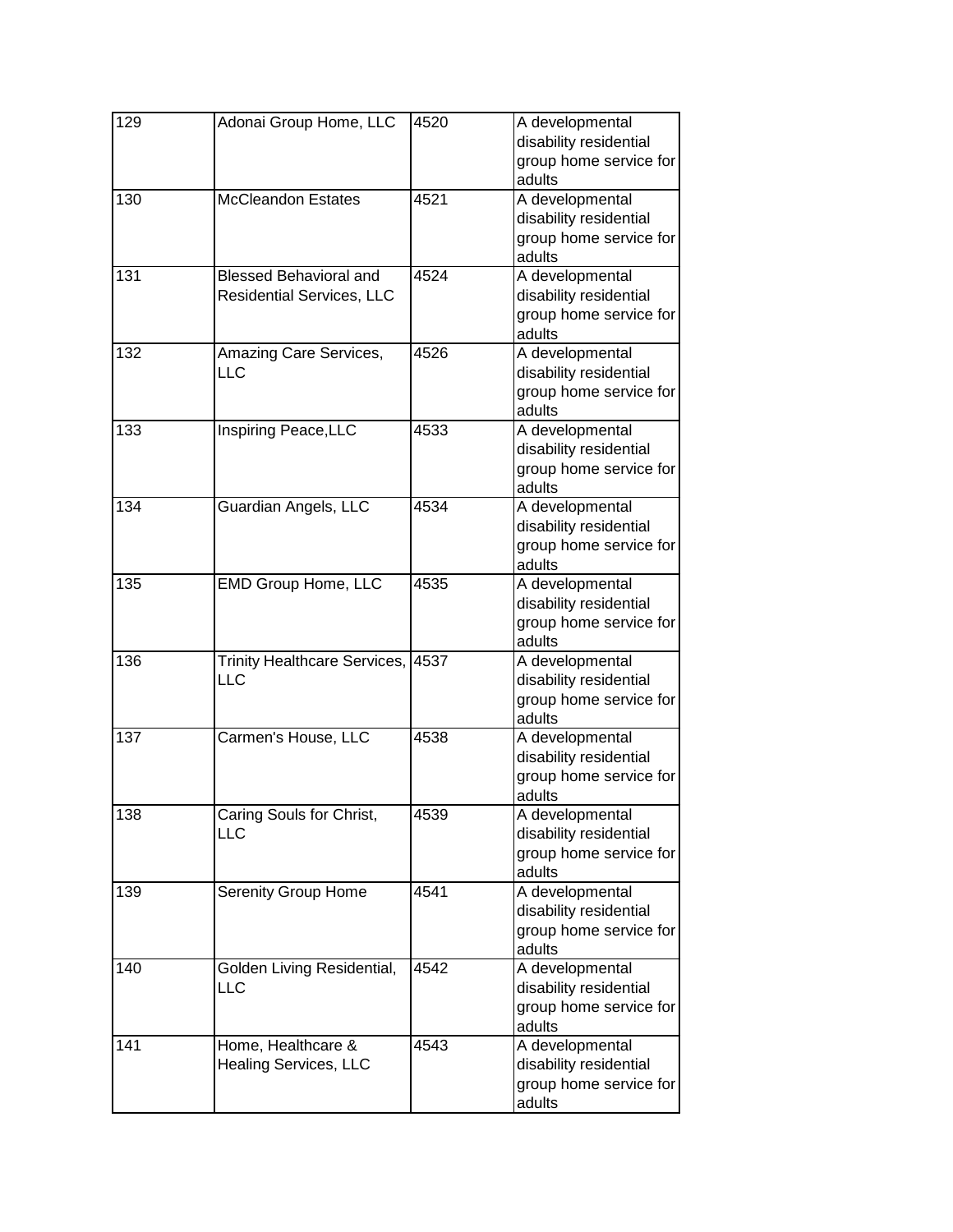| 142 | <b>IKC Healthcare Services,</b><br><b>LLC</b>    | 4544 | A developmental<br>disability residential<br>group home service for<br>adults |
|-----|--------------------------------------------------|------|-------------------------------------------------------------------------------|
| 143 | Agape Royal Homes, LLC                           | 4547 | A developmental<br>disability residential<br>group home service for<br>adults |
| 144 | Impact Life Healthcare,<br>LLC                   | 4548 | A developmental<br>disability residential<br>group home service for<br>adults |
| 145 | Showing Love Support,<br>LLC                     | 4549 | A developmental<br>disability residential<br>group home service for<br>adults |
| 146 | Goshen Healthcare<br>Services, LLC               | 4550 | A developmental<br>disability residential<br>group home service for<br>adults |
| 147 | Amethyst Family Services,<br>LLC                 | 4551 | A developmental<br>disability residential<br>group home service for<br>adults |
| 148 | Unity Cares Group Home,<br>LLC                   | 4552 | A developmental<br>disability residential<br>group home service for<br>adults |
| 149 | <b>New Direction Supportive</b><br>Services, LLC | 4553 | A developmental<br>disability residential<br>group home service for<br>adults |
| 150 | <b>Anchors HealthCare</b><br>Services, LLC       | 4555 | A developmental<br>disability residential<br>group home service for<br>adults |
| 151 | AN & N Homehealth<br><b>Support Services</b>     | 4577 | A developmental<br>disability residential<br>group home service for<br>adults |
| 152 | New Beginnings 2 Life, LLC 4558                  |      | A developmental<br>disability residential<br>group home service for<br>adults |
| 153 | Unique Hearts, LLC                               | 4559 | A developmental<br>disability residential<br>group home service for<br>adults |
| 154 | <b>Capital City Residential</b><br>Services, LLC | 4560 | A developmental<br>disability residential<br>group home service for<br>adults |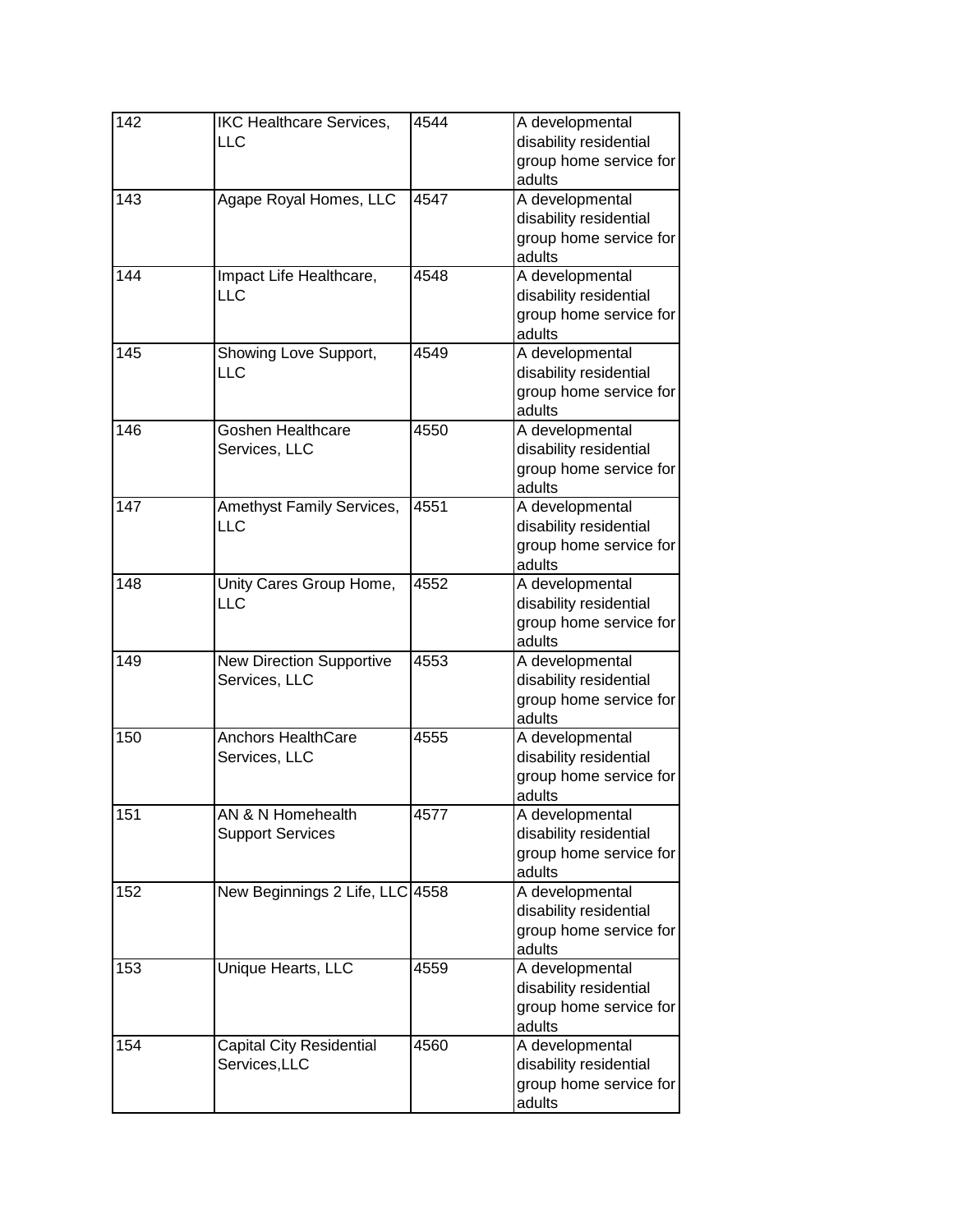| 155 | A & M Care Services, LLC                                  | 4562 | A developmental<br>disability residential<br>group home service for<br>adults |
|-----|-----------------------------------------------------------|------|-------------------------------------------------------------------------------|
| 156 | <b>Greater Gift Residential</b>                           | 4563 | A developmental<br>disability residential<br>group home service for<br>adults |
| 157 | Elizabeth House Of Hope,<br><b>LLC</b>                    | 4564 | A developmental<br>disability residential<br>group home service for<br>adults |
| 158 | D & D Pleasant Valley<br>Solutions, LLC                   | 4569 | A developmental<br>disability residential<br>group home service for<br>adults |
| 159 | PeePiper, LLC                                             | 4570 | A developmental<br>disability residential<br>group home service for<br>adults |
| 160 | Kittie's Place Inc.                                       | 4572 | A developmental<br>disability residential<br>group home service for<br>adults |
| 161 | OBG Home Life Solutions,<br>LLC                           | 4574 | A developmental<br>disability residential<br>group home service for<br>adults |
| 162 | Kaafi Group Home, LLC                                     | 4579 | A developmental<br>disability residential<br>group home service for<br>adults |
| 163 | Atas Quality Services, LLC                                | 4581 | A developmental<br>disability residential<br>group home service for<br>adults |
| 164 | H.O.M.E Living Group<br>Home and Support<br>Services, LLC | 4582 | A developmental<br>disability residential<br>group home service for<br>adults |
| 165 | Total Care and Comfort,<br><b>LLC</b>                     | 4583 | A developmental<br>disability residential<br>group home service for<br>adults |
| 166 | <b>Arrowood Behavior Health</b><br>Services, LLC          | 4585 | A developmental<br>disability residential<br>group home service for<br>adults |
| 167 | Joy Group Home, Inc.                                      | 4586 | A developmental<br>disability residential<br>group home service for<br>adults |